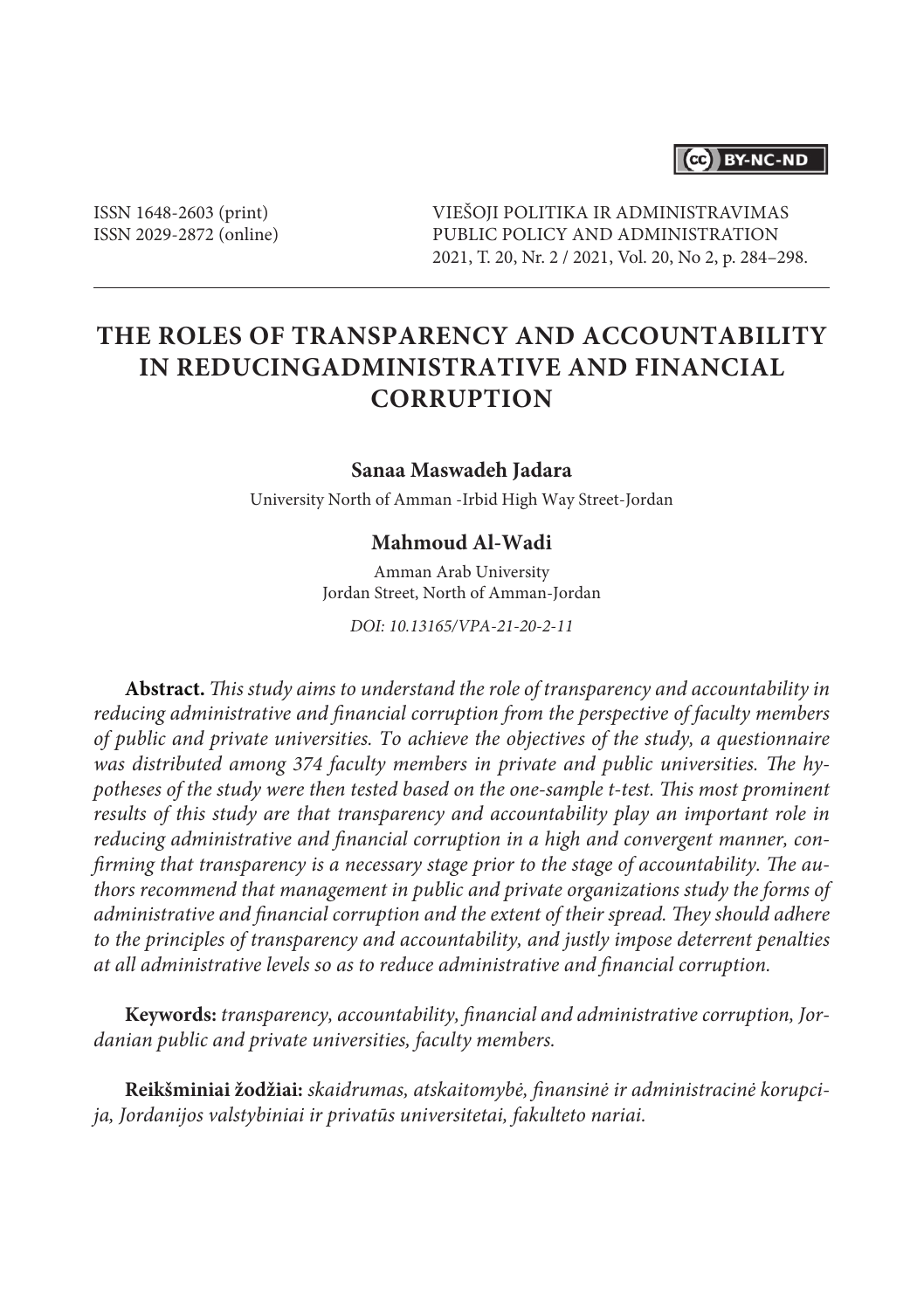### **1. Introduction**

Recent years have witnessed clear international interest in the issue of corruption and related problems, as countries have realized the extent of its serious impact on resources and organizations. Administrative and financial corruption comes in many forms, including forgery, bribery, embezzlement, and misusing or exceeding the limits of the legal scope of authority, and has constituted some of the most serious vexations that have befallen human life. It is a phenomenon of human behavior that all moral and positive laws agree to criminalize – whatever its cause or form.

Therefore, in trying to detect corruption, countries should work to establish the foundations of transparency based on the principle of creating an environment in which information regarding circumstances and decisions is available and foreseeable in order to avoid ambiguity and confidentiality at work, and to establish accountability systems so that business organizations are obliged to report on the nature of their practice. Businesses should also try to eliminate corruption before it spreads into parts of the work environment and becomes a dominant influence on human, material, and financial resources, and thus makes it difficult to achieve the desired goals (Svensson 2007).

The absence of integrity and transparency has been linked to several factors, including lack of credibility, lack of accountability, weak regulatory agencies, and lack of legal and behavioral controls that limit abuses which violate the law and exploit influence for personal interests. Therefore, this study examines the roles of transparency and accountability in reducing administrative and financial corruption from the viewpoint of faculty members in public and private universities, to reduce the various potential impacts of corruption on the resources of organizations and countries.

### **2. The Problem of the Study**

Administrative and financial corruption is a factor that negatively affects a business' performance and its ability to achieve its goals with the least amount of time, effort, and cost. Corruption is perhaps one of the most serious obstacles facing any society in achieving sustainable and comprehensive development. Therefore, increasing the number of public and private bodies seeking to discuss the aspects of combating and treating administrative and financial corruption can facilitate this development. These bodies point to the need to find ways to ensure the quality of business, hence the need to search for ways in which to increase the effectiveness of accountability and make it more positive. Perhaps the most important of these approaches is transparency, which, in so far as organizations adopt the principles of transparency and accountability, prevents institutions from falling into the maze of mediation and cronyism, and reduces administrative and financial corruption and their expected negative effects.

Based on the above discussion, the problem that the current study seeks to resolve can be distilled into the following question: What are the roles of transparency and accountability in reducing administrative and financial corruption from the perspectives of faculty members in Jordanian public and private universities?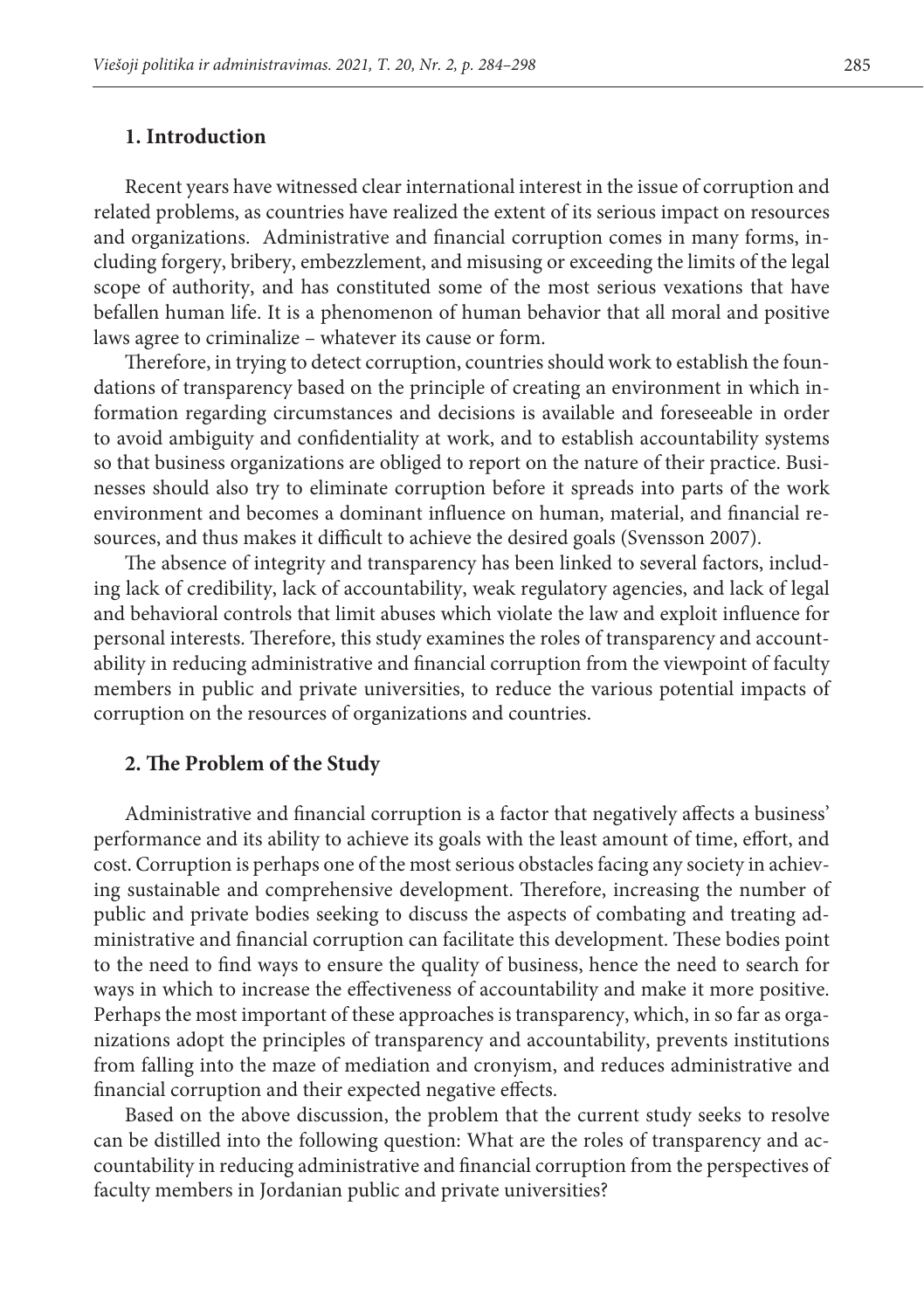### **3. The Importance of the Study**

The importance of this study lies in the fact that it concerns an important topic related to determining the role of transparency and accountability in reducing administrative and financial corruption. This is especially true in view of the lack of credibility and accountability, the weakness of regulatory agencies, and the lack of legal and behavioral controls on administrative authorities that limit practices that violate the law and exploit influence for self-interest. Actions such as these help to spread the phenomena of administrative and financial corruption in public and private organizations in their various manifestations.

This study is also important in aiding decision-makers, managers, and officials to promote best practices of transparency and accountability to combat administrative and financial corruption. Developing public awareness of the serious consequences of a lack of transparency and accountability and a lack of commitment on the part of business organizations to the principles of transparency and accountability is also emphasized. This is especially true with regard to the spread of administrative and financial corruption, and this paper encourages all parties associated with business organizations to establish and adhere to the principles of transparency and accountability in order to combat administrative and financial corruption and its negative impacts on the resources of organizations and states.

## **4. Contribution of the Study**

This study contributes to providing a theoretical framework on integrity and transparency and enriching the theoretical literature on the subject of transparency and accountability. It is expected that researchers and scholars will benefit from the results of this study. Therefore, it is important to establish the principles of transparency and accountability and to commit all concerned parties to achieving the ultimate goal of these principles, which is to combat administrative and financial corruption in public and private organizations. To achieve this, it will be necessary to compare the results of this study with the results of other studies in other developing and developed countries. Additionally, there is the possibility of attaining new results based on recent data from 2018.

### **5. Theoretical Framework**

Transparency is a contemporary concept that is now widely used in the business environment. It promotes an organization's development and enables it to overcome obstacles. Browder (1971) defined accountability as "the ability of the user to carry out specific tasks and his ability to explain, and clarify the level of the gains made by the organization in a manner that builds the observer's confidence in the work carried out". According to Al-Lawzi (2002), transparency emphasizes adherence to the requirements or terms of reference of work and equal opportunities for all, in addition to the simplicity of executive procedures, the prevention of their unjust circumvention, and integrity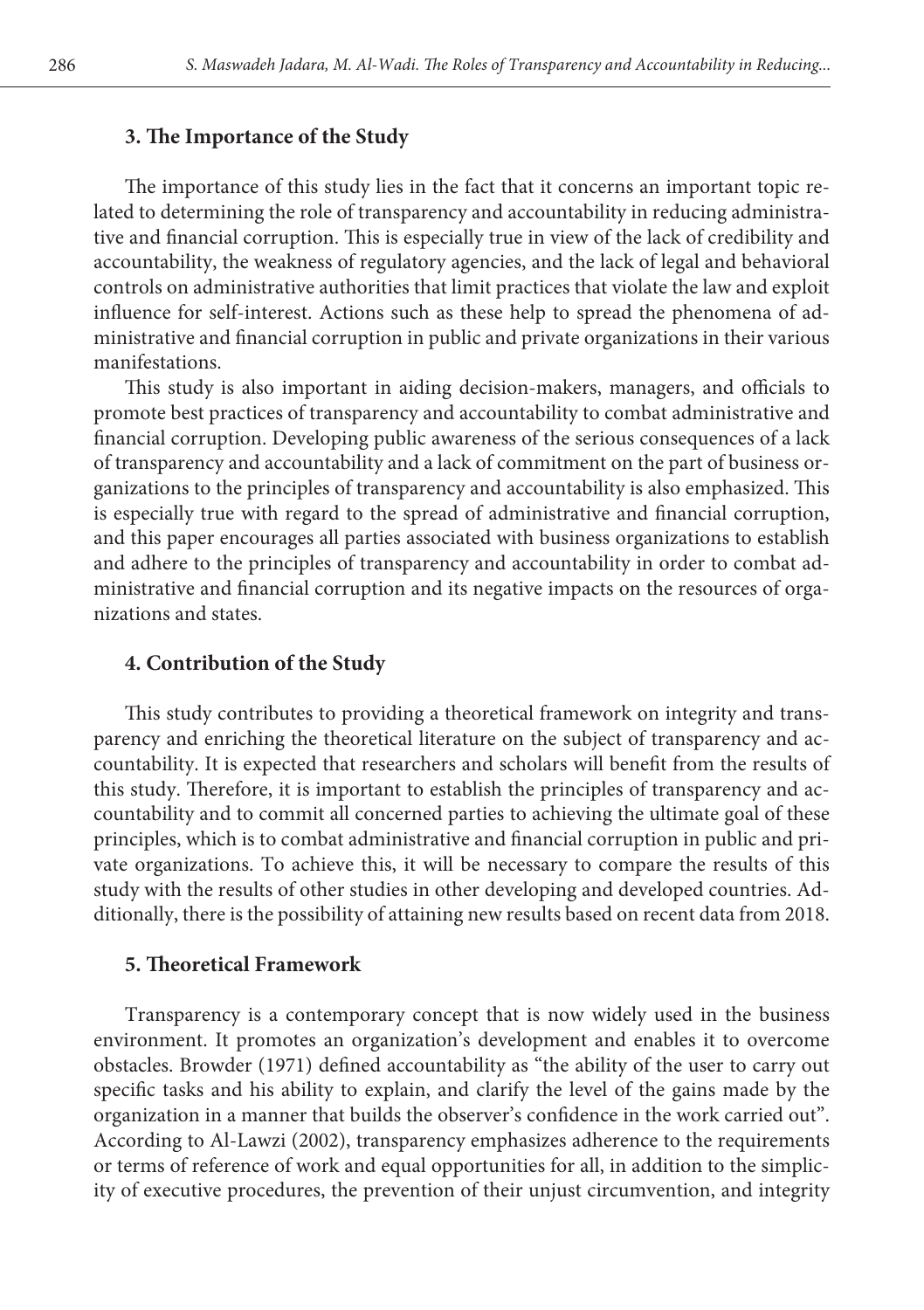in their implementation. The concept of transparency refers to clarity and discrepancy in all areas of work between senior management and other administrative levels, so that information is available to all, according to their competence, to benefit them in the performance of the tasks assigned to employees (Abdul Halim and Ababneh 2006).

Ayed (2009) believes that transparency should be based on two basic elements: public and legal. According to Ayed, "publicly means that the departments of the organization clearly announce to everyone their objectives, plans, policies, and annual procedures, in addition to carrying out all their work and activities publicly, as well as its declaration of all its material and human needs", this requires "the development of means of publicity such as the use of e-mail that allow all employees to know what is being done of the work and objectives". Sakarneh (2011) defines transparency as the quality of being very clear in forming decisions, plans, and policies, presenting them to the concerned authorities, and subjecting political and administrative practices to constant monitoring and accountability. Taleb and Al-Amri (2014) note that transparency means "to be a clear and transparent performance away from ambiguity, and does not need to explain it, in addition to the clarity of legislation and laws and ease of understanding and stability and harmony with each other and objectivity and clarity of language and flexibility and development in accordance with economic, social, political and administrative changes". The term "legal" refers to the existence of legal texts, regulations, and administrative instructions that take into account the public interests of the organization, whilst also working to simplify procedures, provide optimal performance, and curb the practice of corruption.

The concept of accountability is a renewed one, the implications of which vary according to its purpose. Whilst it is often interpreted as responsibility, the concept of accountability is broader and more comprehensive. Effendi (2002) considers that accountability is "an expression of the commitment of the public administration to provide an account or report on the nature of its practice of its duties in order to raise the efficiency and effectiveness of these organizations, a system of mechanisms, and elements to ensure integrity and transparency and the elimination of administrative and financial corruption and the public interest". Al-Omari (2004) points out that accountability is "the response of individuals or institutions to questions addressed to them because of undesirable behaviors. Also, these individuals and institutions have responsibilities and consequences for all their behavior". Akhu Rasheeda (2006) defines accountability as "the responsibility of the individual to achieve specific performance according to specific standards and regulations, and in case of any defect in these elements, the individual is ready to answer the question 'How did this happen?'". According to Shatnawi and Ma'aya (2011), accountability is also defined as "a means by which individuals and organizations can take responsibility for their performance so that those who deal with them can be assured that things are conducted following the public interest and set goals".

Subaie (2010) aimed to identify the level of commitment in applying transparency in government sectors in the Kingdom of Saudi Arabia and the level of commitment of the supreme audit institutions to hold those sectors accountable for administrative corruption. In Riyadh, Subaie's study found a weak level of commitment on the part of government sectors in applying transparency, and a weak level of commitment on the part of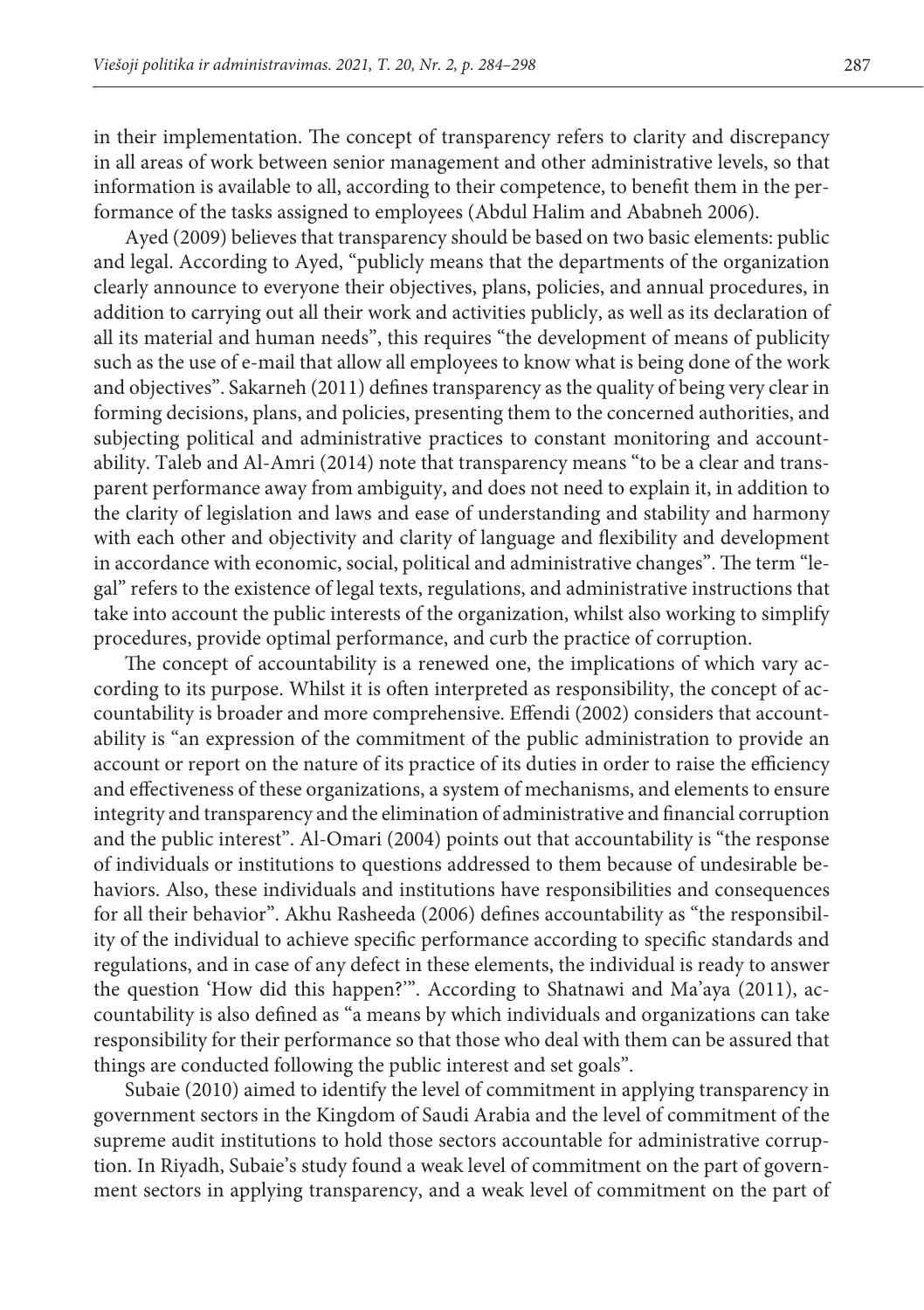judicial and executive bodies in publicly prosecuting defendants in cases of administrative corruption. Further, Subaie's study identified a weak level of commitment to transparency on the part of the governance sector, and a lack of freedom of the media to obtain and disseminate information on issues relating to administrative corruption. Ababneh (2013) aimed to identify the degree of transparency from the perspective of faculty members in Jordanian universities, the impact of this on career empowerment, obstacles to the application of transparency and its relationship to jobs, and proposed solutions. Ababneh's study concluded that the application of transparency in Jordanian universities is moderate in all dimensions, and that a statistically significant positive correlation exists between the degree of application of transparency and the level of functional empowerment in Jordanian universities from the perspective of faculty members. Al-Qahtani (2014) examined the most common types of administrative corruption from the perspectives of National Anti-Corruption Commission employees compared to the perspectives of those convicted of administrative corruption cases, and identified the most important functional ethical principles that prevent administrative corruption. The participants of Al-Qahtani's study strongly agreed that the most common type of administrative corruption is mediation, noting that the most important ethical principle that should be exercised by employees in preventing corruption is integrity. Subaie (2017) aimed to determine the effect of the application of the principles of administrative transparency in reducing administrative corruption in Saudi companies. These principles include: administrative procedures, information systems, administrative communication systems, administrative responsibility, and the participation of employees in plans and policies. A survey was carried out on a simple random sample of employees at higher, middle, and lower administrative levels in financial companies in Saudi Arabia. The most important result of this survey was the significant effect of applying the principles of administrative transparency in reducing administrative corruption in Saudi financial companies.

## **6. Methodology**

This section explains the methodology of this study, which includes an explanation of the sources of data collection, participants, the sample of the study, the study instrument, the tests of the study instrument, and the statistical methods used to examine the data and test the hypotheses.

## *6.1. Data collection*

This research relied on secondary data – which included books, articles, master's theses, and conferences – to clarify the theoretical literature of the study. The primary sources included the data obtained using the study questionnaire – the items of which were formulated using the relevant theoretical framework – and previous studies, which were used to test the study hypotheses related to the role of transparency and accountability in reducing administrative and financial corruption from the perspectives of faculty members.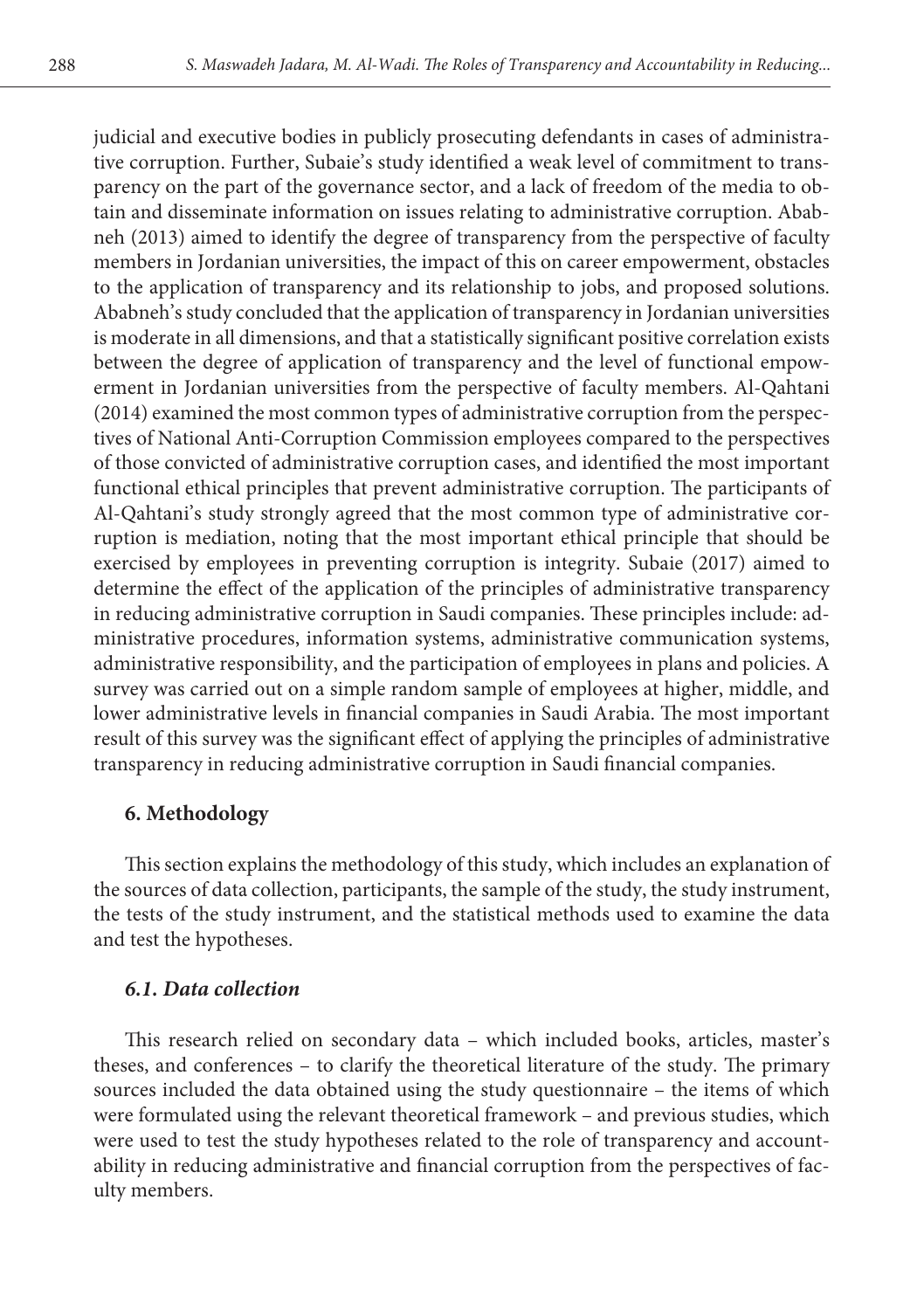### *6.2. Population and sample of study*

The study population to whom the questionnaire was distributed consisted of the faculty members of private and public Jordanian universities. According to the statistics of Jordanian higher education, there were as many as 10,836 such faculty members nationally at the end of 2018. The sample size of 372 participants was chosen statistically based on a Survey Monkey table (2019). Four hundred questionnaires were distributed to faculty members in private and public universities that were selected by simple random sample, and after these questionnaires were retrieved their validity was ensured. A total of 389 questionnaires were retrieved, of which 15 were not valid for study due to incomplete information or repeated responses. Therefore, a total sample of 374 questionnaires were valid for study and analysis.

#### *6.3. Study instrument*

The study instrument consisted of a questionnaire which included the demographic variables of faculty members in public and private universities and which included sex, age, scientific experience, and scientific rank. The study was divided into two sections: the first tackled the role of transparency in reducing administrative and financial corruption and included 14 items; and the second dealt with the role of accountability in reducing administrative and financial corruption and included 10 items. The Likert Scale – a rating scale with five levels to enable respondents to specify their level of agreement with each item – was used, with respondents selecting (5) *strongly agree*, (4) *agree*, (3) *moderately agree*, (2) *disagree*, or (1) *strongly disagree*.

#### *6.4. Statistical methods used in the analysis of data*

 The Statistical Package for Social Sciences (SPSS) program was used to analyze the questionnaire data; several statistical methods were used on the data to achieve the study objectives by testing its hypotheses. The following were the most important methods used: a reliability test using Cronbach's Alpha to check the internal consistency of the responses relative to the items of the study instrument; descriptive statistical methods, which were used to obtain general indicators regarding the demographic characteristics of the study sample, including the use of frequency distribution and percentages of the frequencies associated with the sample characteristics related to sex, age, scientific experience, and scientific rank; and a one-sample *t*-test, which was used to compare the mean of the questionnaire items to the test value  $(M = 3)$ . Since the scale of trends in the study is 5, the test value that is compared to is 3. If the level of significance was  $\leq$ 5%, then there were statistically significant differences between the arithmetic mean of questionnaire items and the test value ( $M = 3$ ), which meant accepting the alternative hypothesis and rejecting the null hypothesis. However, if the level of significance was >5%, then there were no significant differences between the arithmetic mean of questionnaire items and the test value (3). In such a case, the null hypothesis would be accepted and the alternative hypothesis would be rejected.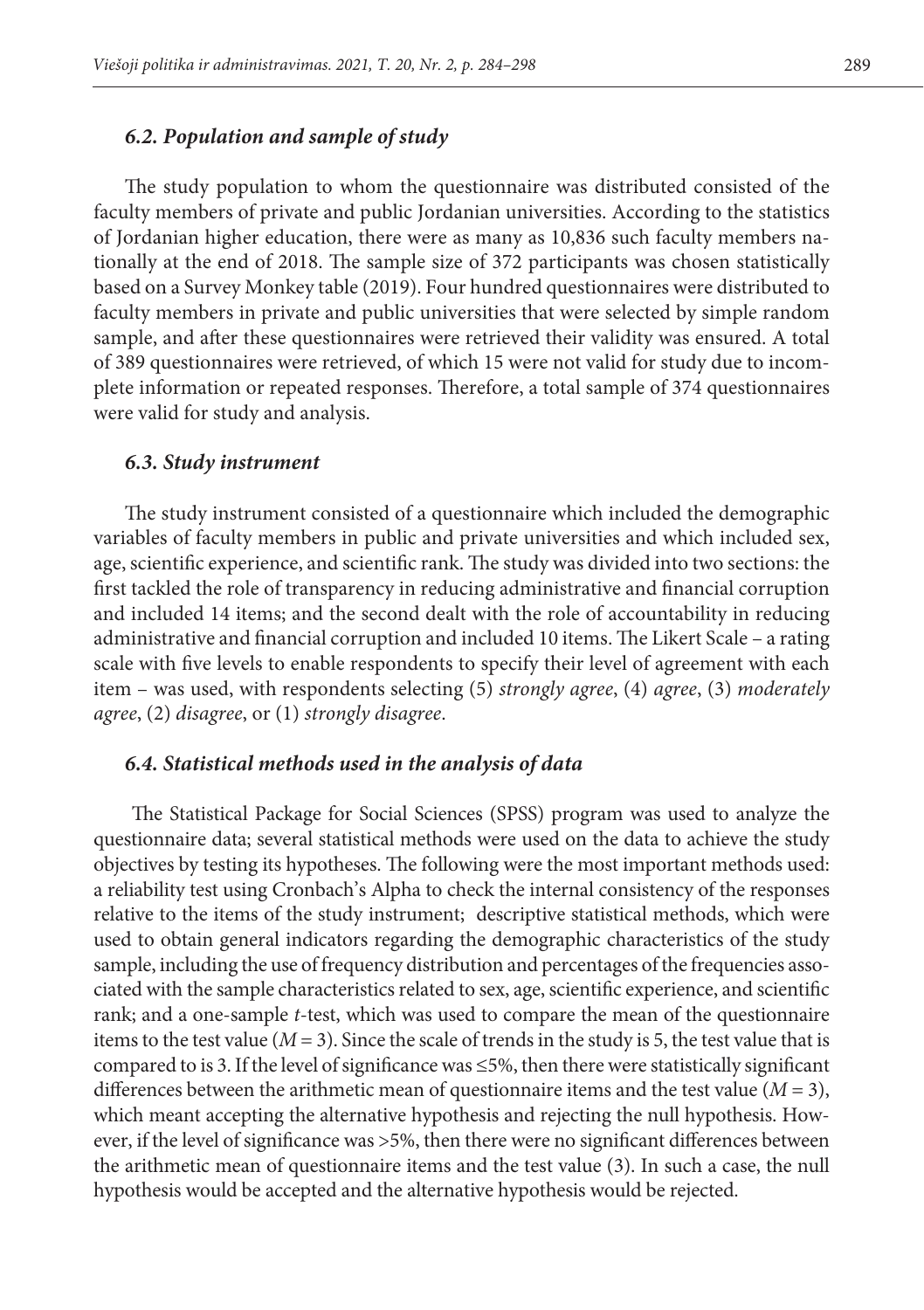## **7. Statistical Analysis and Testing Study Hypotheses**

This section presents the analysis of the demographic data. It also represents the results of the analysis of the responses to the questionnaire on the role of transparency and accountability in reducing administrative and financial corruption in public and private organizations.

## *7.1. The analysis of the demographic data*

The authors calculated the distribution frequency and the percentages of the frequencies associated with the characteristics of the participants of the study sample. It was noted that the majority (86%) of the study sample were male, and most were aged 30–40 (34%) and 40–50 (43%) years old. In total, 86% of the participants had over five years of practical experience, and in terms of seniority, 15% were professors, 30% associate professors, and the rest were distributed between assistant professors and lecturers. Therefore, the majority of faculty members were of a mature age, were experienced as faculty members, and had academic qualifications that enabled them to assess the questionnaire items well and indicated their potential to determine the role of transparency and accountability in reducing administrative and financial corruption.

## *7.2. Stability of the study instrument*

To ensure the consistency of the study instrument, the coherence coefficient (Cronbach's Alpha) was calculated, which was estimated from the applied aspect of administrative and human sciences. Scores greater than 0.60 are considered accepted statistically, and this measure also indicates the consistency of the responses of the study sample to the items of the study instrument (Bougie and Sekaran 2013). The coefficient of internal consistency (Cronbach's Alpha) for all questionnaire items was calculated at 0.752, which is an appropriate coefficient and indicates the consistency of the responses to the questionnaire. This result confirms the high coefficient of stability in each item of the questionnaire, where scores ranged between 0.79 for transparency items to 0.71 for accountability items – all of which are statistically acceptable values.

## *7.3. Statistical analysis of the study hypotheses*

This section presents the analysis and discussion of the study results in light of the hypotheses and objectives of the study.

**The first hypothesis: There is no significant role played by transparency in reducing administrative and financial corruption.**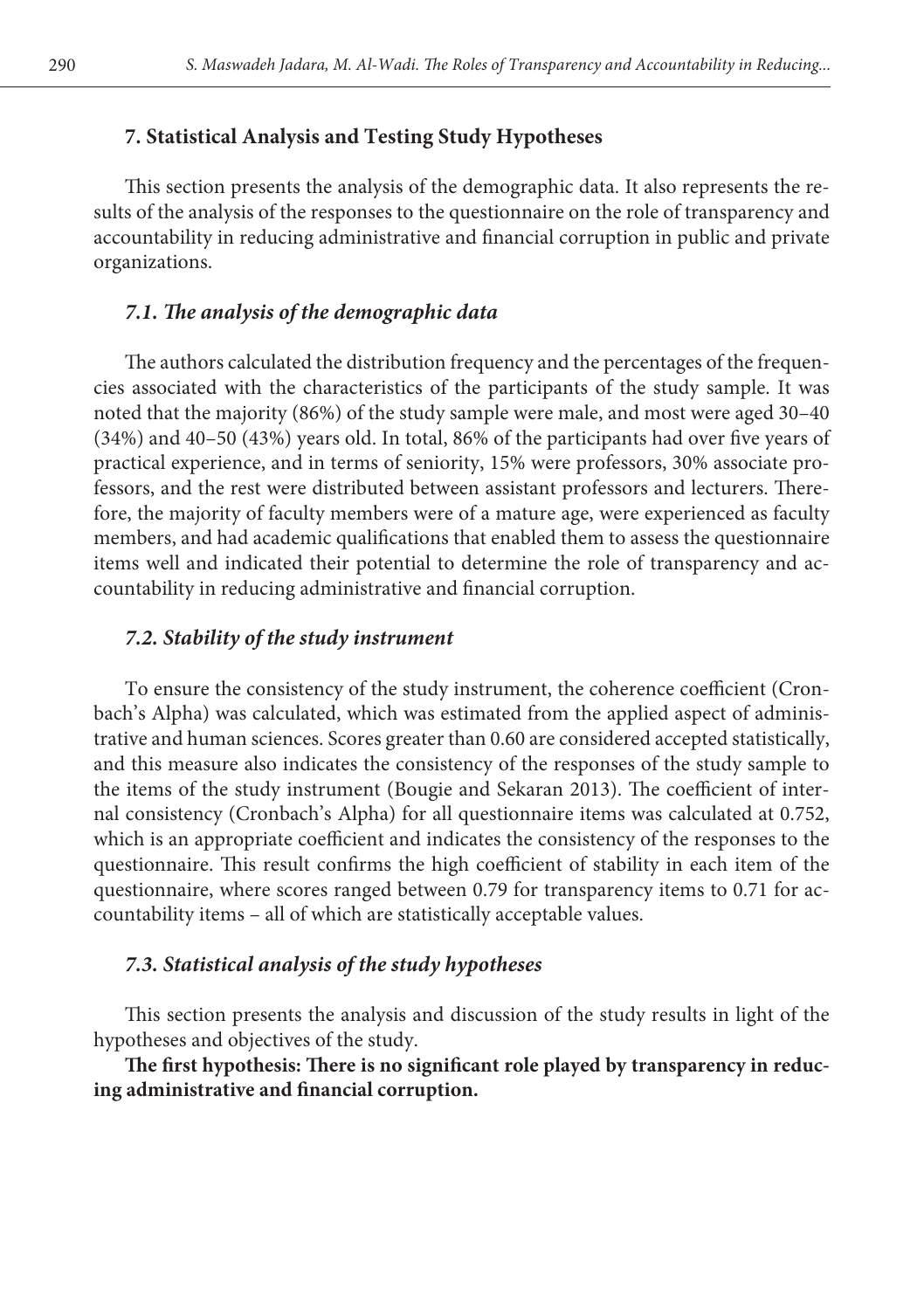| Ranking                                                                            | <b>Items</b>                                                                                                                                                                                                                    | Mean | Standard<br>deviation | $t$ -test | <b>Sig</b> |
|------------------------------------------------------------------------------------|---------------------------------------------------------------------------------------------------------------------------------------------------------------------------------------------------------------------------------|------|-----------------------|-----------|------------|
| 1                                                                                  | Streamlining business processes to finish transactions<br>without disruption limits administrative and financial<br>corruption.                                                                                                 | 4.25 | 0.930                 | 10.51     | 0.00       |
| $\overline{2}$                                                                     | Taking the necessary procedures to protect informa-<br>tion and preserve its security reduces administrative and<br>financial corruption.                                                                                       | 4.20 | 0.710                 | 13.54     | 0.00       |
| 3                                                                                  | Informing employees of performance appraisal criteria<br>reduces administrative and financial corruption.                                                                                                                       | 4.13 | 0.860                 | 11.23     | 0.00       |
| $\overline{4}$                                                                     | Informing employees of the results of performance evalu-<br>ation contributes to the strengthening of strengths and<br>the development and improvement of weaknesses, which<br>reduces administrative and financial corruption. | 4.11 | 0.820                 | 11.69     | 0.00       |
| 5                                                                                  | Activating the system of suggestions by employees to<br>develop and simplify work procedures reduces adminis-<br>trative and financial corruption.                                                                              | 4.10 | 0.690                 | 13.46     | 0.00       |
| 6                                                                                  | The application of laws and regulations to all employees<br>based on the principle of equality reduces administrative<br>and financial corruption.                                                                              | 4.07 | 0.88                  | 10.07     | 0.00       |
| 7                                                                                  | Making the laws, regulations, and instructions, in addi-<br>tion to the changes in work, available to employees, limits<br>administrative and financial corruption.                                                             | 4.01 | 0.970                 | 8.74      | 0.00       |
| 8                                                                                  | Applying the performance appraisal mechanism<br>objectively to all employees reduces administrative and<br>financial corruption.                                                                                                | 4.04 | 0.850                 | 10.16     | 0.00       |
| 9                                                                                  | The independence of the Company's Board of Directors<br>limits administrative and financial corruption.                                                                                                                         | 4.00 | 0.81                  | 10.24     | 0.00       |
| 10                                                                                 | Revising the Human Resources qualification policy<br>continuously contributes to reducing administrative and<br>financial corruption.                                                                                           | 3.98 | 0.89                  | 9.23      | 0.00       |
| 11                                                                                 | Benefiting from the mistakes of previous decisions in<br>addressing similar situations limits administrative and<br>financial corruption.                                                                                       | 3.97 | 0.93                  | 8.72      | 0.00       |
| 12                                                                                 | Documenting and providing timely information on data-<br>bases reduces administrative and financial corruption.                                                                                                                 | 3.95 | 0.93                  | 8.52      | 0.00       |
| 13                                                                                 | Engaging employees in management decisions reduces<br>administrative and financial corruption.                                                                                                                                  | 3.78 | 1.17                  | 5.57      | 0.00       |
| 14                                                                                 | Set guidelines for business procedures reduce administra-<br>tive and financial corruption.                                                                                                                                     | 3.55 | 0.97                  | 4.79      | 0.00       |
| The role of transparency in reducing administrative and financial cor-<br>ruption. |                                                                                                                                                                                                                                 | 4.01 | 0.22                  | 36.77     | 0.00       |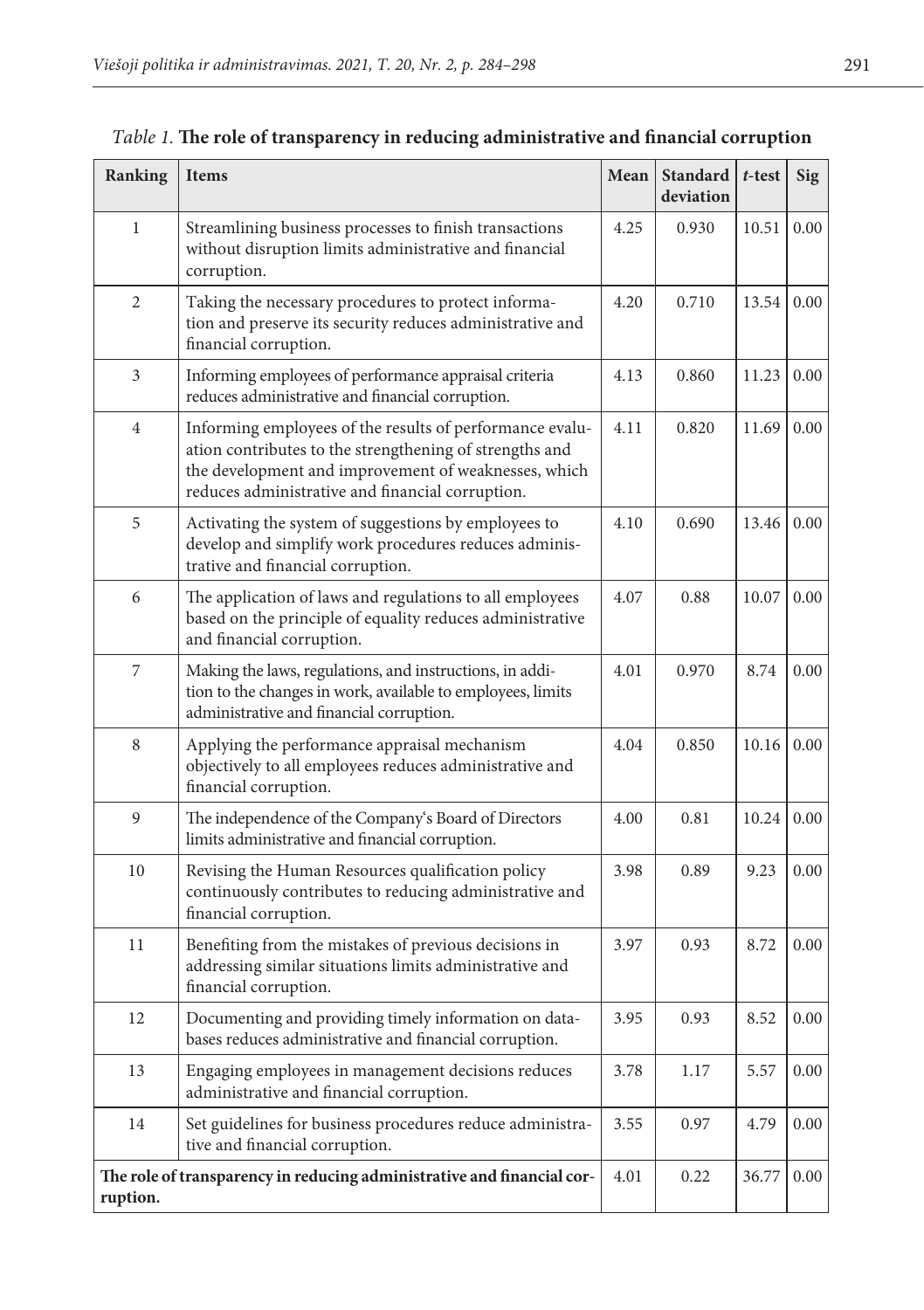Table 1 shows that all the of questionnaire items that tested the first hypothesis obtained an arithmetic mean higher than the test value  $(M = 3)$ , and a statistically significant difference ( $a \le 0.05$ ). This is an indicator of the important role of transparency in reducing administrative and financial corruption in public and private organizations.

These results show that the item "Streamlining business processes to finish transactions without disruption limits administrative and financial corruption" attained the highest mean value (4.25). The authors believe that the search for the best methods to perform work simplifies procedures, and links material and human elements in a form that leads to reducing required effort and abolishing unnecessary procedures in the performance of work. Also, the optimal use of effort, financial resources, and time leads to work performance being achieved in the easiest, cheapest, and fastest manner, which reduces administrative and financial excesses or irregularities.

The results of the study also show that the item "Taking the necessary procedures to protect information and preserve its security reduces administrative and financial corruption" comes in second place with a mean of 4.20. The authors agree with the theme of this statement, whereby business organizations protecting information and maintaining its security, control, and accountability – whilst also checking the database confidentially and avoiding any damage that may occur to this data – helps to reduce administrative and financial corruption.

The item "Informing employees of performance appraisal criteria reduces administrative and financial corruption", scored a mean of 4.13. This is due to the importance of employee knowledge of evaluation criteria and the results thereof in a fully transparent manner, away from personal judgments, and with clear and specific criteria. Furthermore, informing employees who seek promotion of performance evaluation criteria helps them to follow these criteria to achieve their targets, which increases their confidence in the objectivity of the evaluation process and reduces administrative and financial corruption.

The results of this study also show that the item "Set guidelines for business procedures that reduce administrative and financial corruption" comes in last place, with a mean of 3.55. The authors argue that organizations' clarification and simplification of work procedures, training of staff, and issuance of circulars to workers regarding changes in work procedures are sufficient, and reduce the need to prepare guidelines for work procedures.

To validate the first hypothesis, the one-sample *t*-test was used. Table 2 shows the results of this test.

| The first hypothesis                                                            | Mean | Standard<br>deviation | t-test | Sig. |
|---------------------------------------------------------------------------------|------|-----------------------|--------|------|
| The role of transparency in reducing administrative and<br>financial corruption | 4.01 | 0.22                  | 36.77  | 0.00 |

*Table 2.* **One-sample t-test for items related to the role of transparency in reducing administrative and financial corruption.**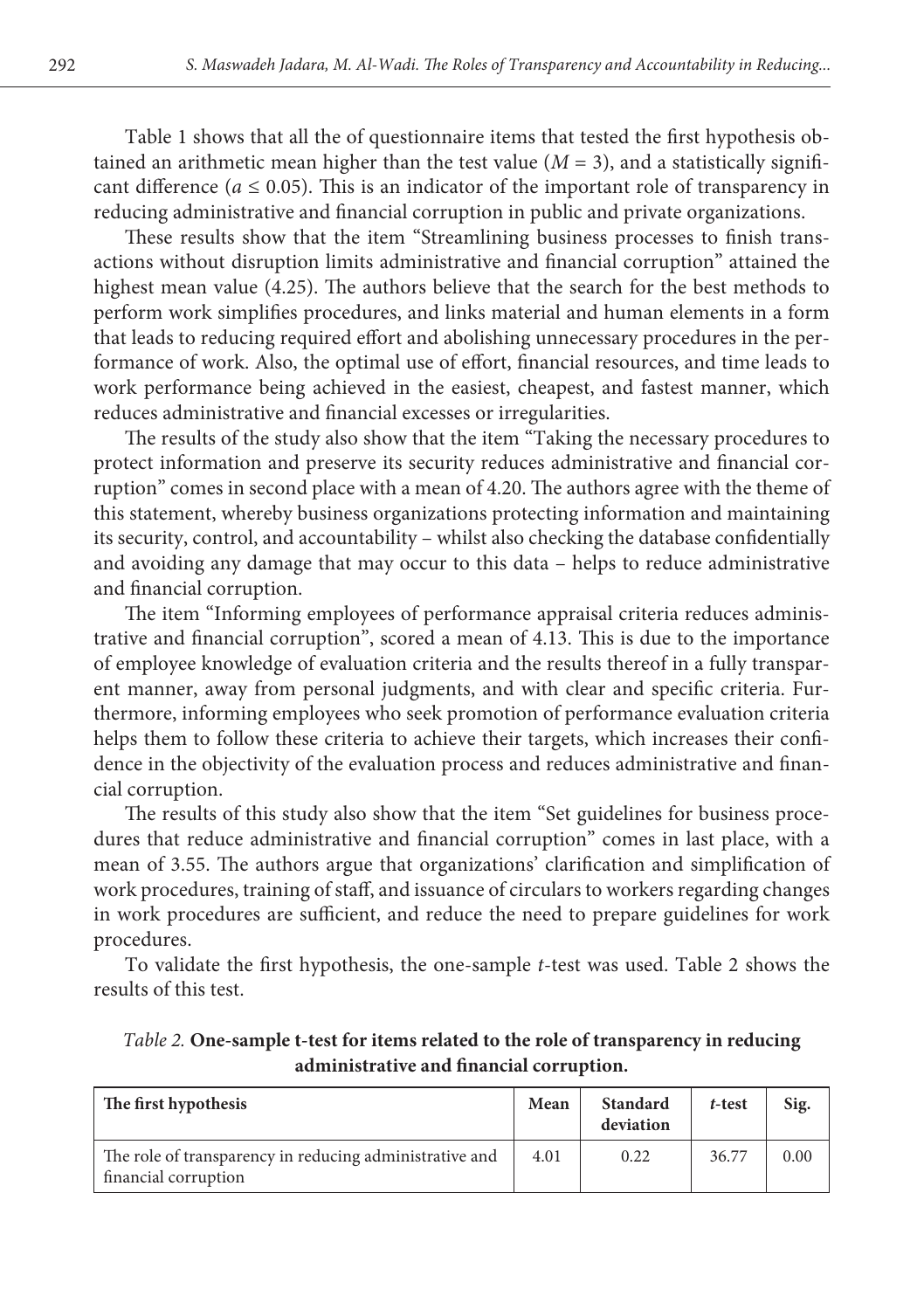Table 2 shows the results of the one-sample *t*-test of the first hypothesis, which indicate that there is a role played by transparency in reducing administrative and financial corruption in public and private organizations, with a mean of 4.01 and a significance level of 0.00 – which is lower than the statistical significance level ( $a \le 0.05$ ). This proves the rejection of the null hypothesis and the acceptance of the alternative hypothesis. Thus, we can state that: "Transparency plays a significant role in reducing administrative and financial corruption".

**The second hypothesis: There is no significant role played by accountability in reducing administrative and financial corruption.**

| Rank-<br>ing   | Items                                                                                                                                                               | Mean | <b>Standard</b><br>deviation | $t$ -test | Sig  |
|----------------|---------------------------------------------------------------------------------------------------------------------------------------------------------------------|------|------------------------------|-----------|------|
| 1              | Adopting a clear system of accountability limits ad-<br>ministrative and financial corruption.                                                                      | 4.31 | .800                         | 13.60     | 0.00 |
| $\overline{2}$ | Implementing accountability procedures objectively<br>and according to reliable information reduces adminis-<br>trative and financial corruption.                   | 4.20 | .860                         | 11.65     | 0.00 |
| 3              | Declaration of accountability methods for all employ-<br>ees reduces administrative and financial corruption.                                                       | 4.17 | .940                         | 10.34     | 0.00 |
| $\overline{4}$ | Enhancing self-censorship in employees themselves<br>reduces administrative and financial corruption.                                                               | 4.11 | .970                         | 9.59      | 0.00 |
| 5              | Subjecting the Board of Directors to accountability<br>limits administrative and financial corruption.                                                              | 4.10 | .960                         | 9.53      | 0.00 |
| 6              | Objective and honest accountability of employees<br>limits administrative and financial corruption.                                                                 | 4.02 | 1.04                         | 8.20      | 0.00 |
| $\overline{7}$ | The nomination of a competent person to senior<br>management positions contributes to the reduction of<br>administrative and financial corruption.                  | 4.01 | 1.01                         | 8.36      | 0.00 |
| 8              | Employees' justification of their decisions and actions<br>which are contrary to laws and regulations limits<br>administrative and financial corruption.            | 3.97 | 1.07                         | 7.55      | 0.00 |
| 9              | Accountability of employees for the implementation of<br>regulations and instructions contributes to the reduc-<br>tion of administrative and financial corruption. | 3.85 | 1.06                         | 9.53      | 0.00 |
| 10             | Activating the role of universities, the media, and civil<br>society institutions reduces administrative and finan-<br>cial corruption.                             | 3.72 | 0.96                         | 6.33      | 0.00 |
|                | The role of accountability in reducing administrative<br>and financial corruption                                                                                   | 4.05 | 0.31                         | 27.75     | 0.00 |

*Table 3.* **The role of accountability in reducing administrative and financial corruption.**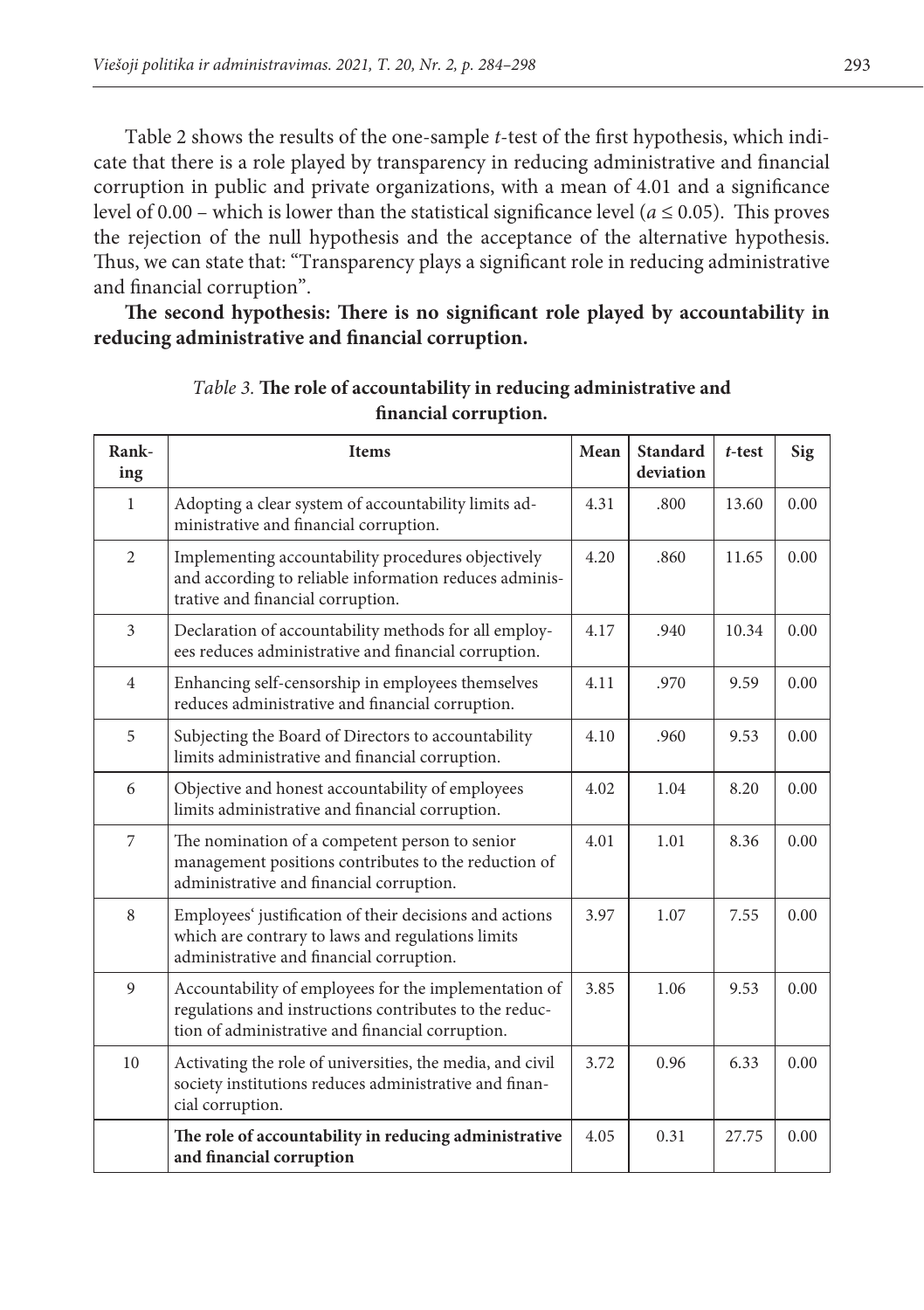Table 3 shows that all questionnaire items in the second hypothesis obtained an arithmetic mean higher than the test value  $(M = 3)$ , and a statistically significant difference ( $a \leq 0.05$ ). This is an indicator of the important role of accountability in reducing administrative and financial corruption in public and private organizations.

The results show that the item "Adopting a clear system of accountability limits administrative and financial corruption" comes in first place with the highest mean (4.31). This is because having a clear system of accountability in public and private organizations enhances trust between the organization and its employees, which will, in turn, increase employee motivation and sense of belonging. Having a clear system of accountability also demonstrates the strength of the administrative and supervisory systems in an organization, and reduces the potential for employee mistakes. It also addresses what may happen between employees and management in a clear and transparent way, which reduces administrative and financial corruption in these organizations.

The results of the study also show that the item "The implementation of accountability procedures objectively and according to reliable information reduces administrative and financial corruption" obtained an arithmetic mean of 4.20. The authors agree with the theme of this item, as the beliefs of the officials of public and private organizations are of importance in terms of justice, equality, and the need to implement administrative accountability objectively and in a non-aligned manner. Further, the accountability of some employees with implicit confidentiality regarding actions taken against them will enhance their sense of job security and reduce administrative and financial corruption.

The results of this study also show that the item "The declaration of accountability methods for all employees reduces administrative and financial corruption" obtained an arithmetic mean of 4.17. The authors believe that the declarations of business organizations on accountability methods for all enhances confidence between senior management and employees, and ensures the implementation of procedures and activities objectively, thus reducing administrative and financial corruption.

The results of the study also show that the item "Activating the role of universities, media, and civil society institutions in spreading a culture of transparency and accountability reduces administrative and financial corruption" comes in last place with an arithmetic mean of 3.72. The authors believe that the tasks of consolidating the concept of corruption and explaining the rules of behavior and the ethics of public function through the media are not enough to reduce administrative and financial corruption. However, the existence of self-censorship in the actions of employees and the rooted – innate and dogmatic – culture of anti-corruption and sincerity in the performance of work, the basis of which reflects positively on the organization, limits administrative and financial corruption.

The results of this study also show that the item "Accountability of employees for the implementation of regulations and instructions contributes to the reduction of administrative and financial corruption" comes in penultimate place, with an arithmetic mean of 3.85. The authors attributed this to the notion that the enactment of regulations and legislation is an important issue in the fight against corruption, but organizations must follow the application of these regulations and legislation, and impose deterrent penalties for violators so as not to repeat any form of administrative and financial corruption.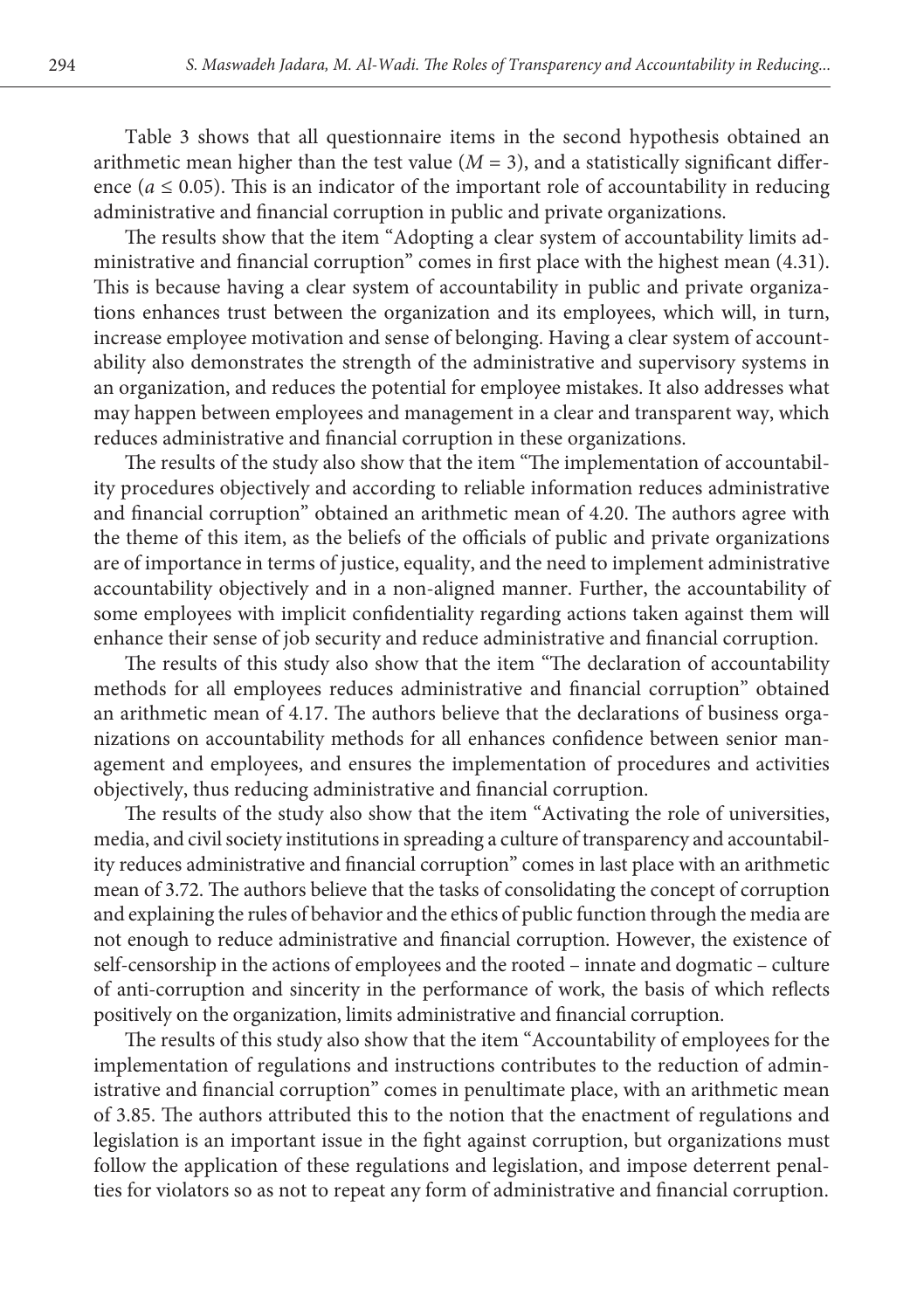To validate the second hypothesis, the one-sample *t*-test was used. Table 4 shows the results of this test.

*Table 4.* **One-sample** *t***-test for items related to the role of accountability in reducing administrative and financial corruption.**

| The second hypothesis                                                             | Mean | Standard<br>deviation | t-test | Sig. |
|-----------------------------------------------------------------------------------|------|-----------------------|--------|------|
| The role of accountability in reducing administrative<br>and financial corruption | 4.05 | 0.31                  | 27.75  | 0.00 |

Table 4 shows the results of the one-sample *t*-test of the second hypothesis, which indicate that there is a role for accountability in public and private organizations in reducing administrative and financial corruption, with a mean of 4.05 and a significance level 0.00 – which is lower than the statistical significance level ( $a \le 0.05$ ). This proves the rejection of the null hypothesis and the acceptance of the alternative hypothesis. Thus, we can state that: "Accountability plays a significant role in reducing administrative and financial corruption".

## **8. Conclusions and Recommendations**

In light of the statistical results, the following conclusions have been reached:

- 1. Both transparency and accountability play a role in reducing administrative and financial corruption in a high and convergent manner, and transparency is a necessary step before the stage of accountability.
- 2. Public and private organizations should adhere to the principles and promote the concept of transparency because of its positive role in creating a healthy environment, improving the level of accountability, and reducing administrative and financial corruption.
- 3. Employees need to be informed of performance appraisal criteria and be provided with feedback which addresses their weaknesses and enhances their strengths. Declaring accountability procedures for employees and the steps to be followed during this process, and implementing them objectively and fairly, is also recommended.
- 4. It is important for public and private organizations to study and simplify work procedures so that employees can easily follow them. These procedures should be openly declared and employees should be engaged when they are put in place, and necessary instructions for their performance should be provided.

The following recommendations are also provided:

1. The need for business organizations in the public and private sector to study the forms of administrative and financial corruption and the extent of their spread. These organizations should simplify, abbreviate, announce, and publish work procedures through various media.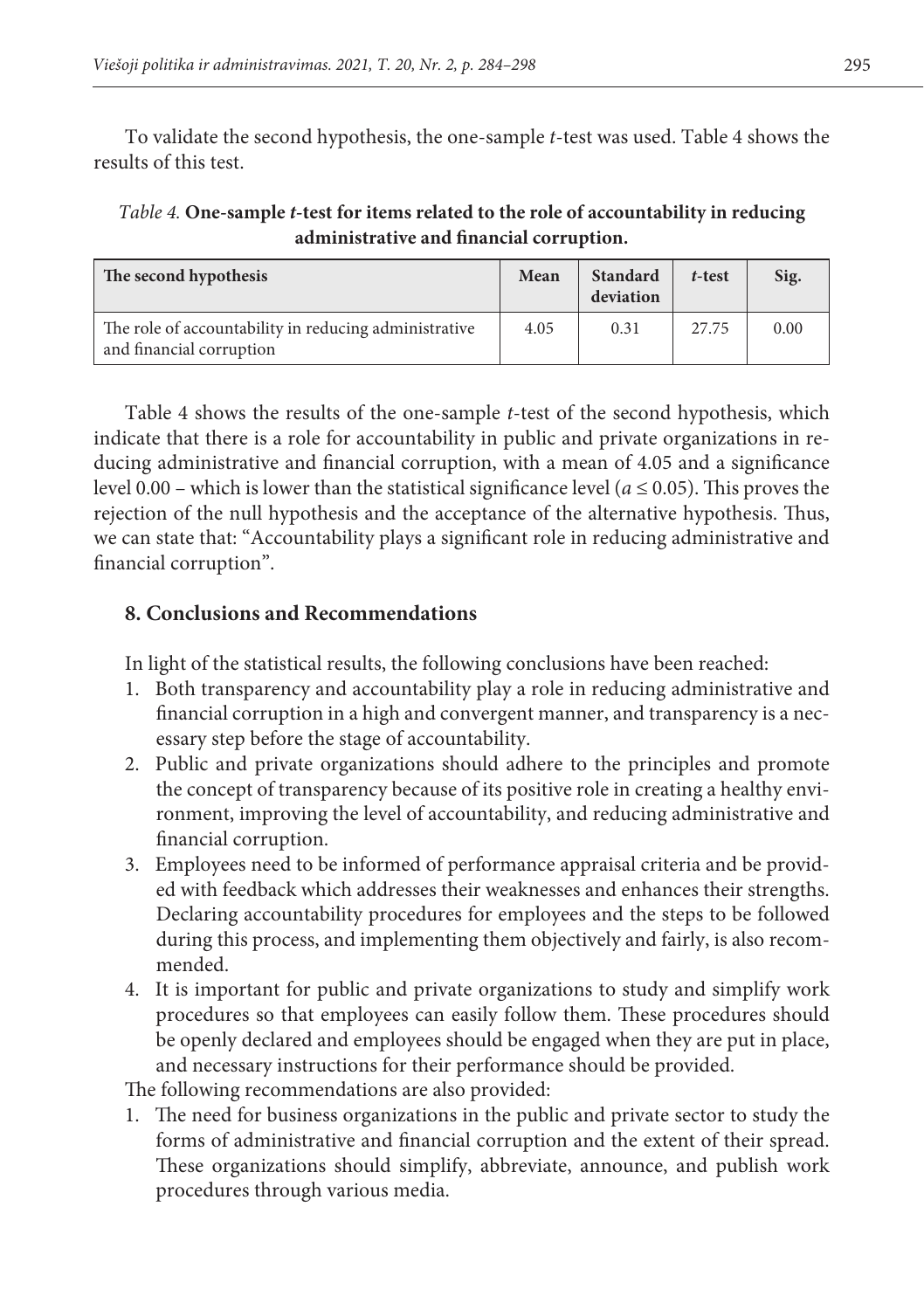- 2. Business organizations in the public and private sector should deter administrative and financial corruption in all their forms through strategic plans and goals that oblige the application of transparency and accountability in all public and private sectors, and should hold administrative leaders at various levels accountable for the level of their implementation.
- 3. Coordination should be activated between the supervisory and executive bodies to combat administrative and financial corruption, and the procedures and legislation necessary to protect individuals who contribute to exposing administrative and financial corruption should be adopted, along with rewarding them whether they are in the public or private sector.
- 4. It is important to focus on the application of e-government to enhance the progress of various procedures in a transparent and accountable manner through the provision of online services.
- 5. Efforts should be made to activate the role of schools, universities, mosques, the media, and civil society institutions in spreading a culture of accountability and integrity, and limiting the confidentiality of the information monopoly in serving the interests of certain entities at the expense of others.
- 6. Deterrent penalties should be imposed at all levels of administrative corruption, by activating the state's judicial apparatus and investigative procedures, the trial of defendants in cases of administrative corruption, and the declaration and implementation of sanctions for those found guilty.
- 7. It is important to enact laws and legislations that oblige the directors of organizations to apply transparency and accountability in all operations and procedures, and to make them permanent and continuous so as to achieve integrity in performance and behavior.
- 8. Finally, this study recommends that researchers and scholars should conduct further studies regarding transparency, accountability, and incentives related to their application, along with the obstacles that hinder their implementation in both public and private organizations.

## **Acknowledgment**

The authors are grateful to the Jadara University & Amman Arab University, for the financial support granted to cover the publication fee of this research article.

## **References**

1. Abdul Halim, Ahmad, and Ababneh, Raed. 2006. "The Importance of Administrative Delegation and Transparency in the Practice of Administrative Innovation in the Jordanian Public Sector from the Point of View of Supervisory Management." Working Paper Presented to the Conference of Creativity and Administrative Transformation, 25–27 April 2006, Yarmouk University, Amman, Jordan. https://52.7.226.121/download/BIM-675370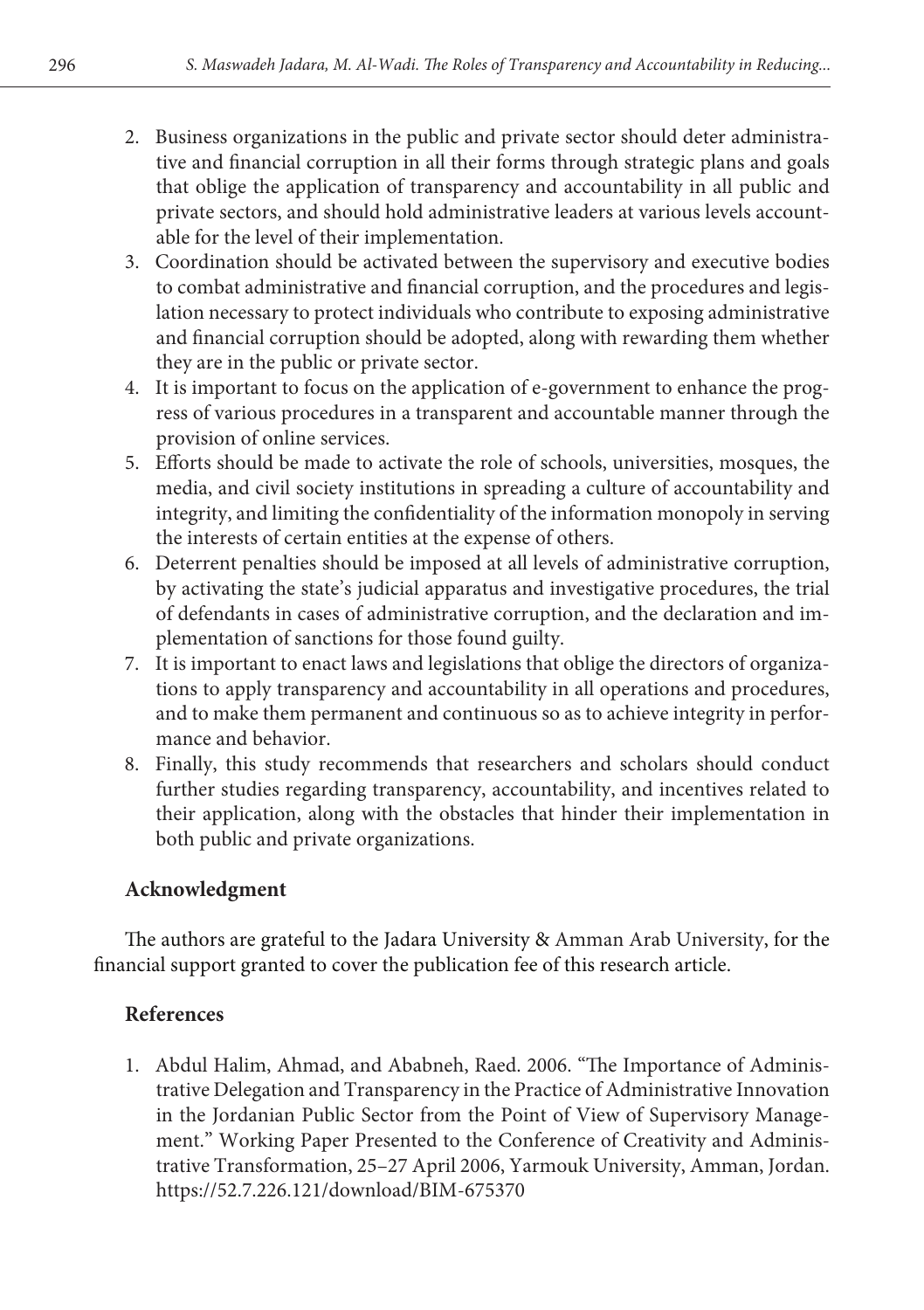- 2. Akhu Rasheeda, Alia. 2006. *Accountability and Effectiveness in Educational Administration*, 1st ed. Amman, Jordan: Dar Al-Hamed for Publishing and Distribution.
- 3. Al-Lawzi, Musa. 2002. *Administrative Development*. Amman, Jordan: Dar Wael Publishing.
- 4. Al-Omari, Khaled. 2004. "Accountability and Educational Reform in the Framework of the Systemic Approach." Fourth Arab Conference, Jordan, Amman.
- 5. Al-Qahtani, Abdulaziz bin Saad. 2014. "Ethics of Public Service and its Role in Reducing and Combating Administrative Corruption as Seen by the National Anti-Corruption Authority as Compared with Civilians" (doctoral thesis, Naif Arab University for Security Sciences, Riyadh, Saudi Arabia). [https://library.](https://library.nauss.edu.sa/cgi-bin/koha/opac-detail.pl?biblionumber=22616) [nauss.edu.sa/cgi-bin/koha/opac-detail.pl?biblionumber=22616](https://library.nauss.edu.sa/cgi-bin/koha/opac-detail.pl?biblionumber=22616)
- 6. Ayed, Abdullatif. 2009. "The Role of Transparency in Reducing Administrative Corruption: A Field Study on Yemeni Civil Government Units." *Journal of Social Studies* 29 (1): 1–54. https://ust.edu/ojs/index.php/JSS/article/view/363
- 7. Bougie, Roger, and Sekaran, Uma. 2013. *Research Methods for Business, Skill-Building Approach*, 6th ed. Hoboken, NJ: Wiley.
- 8. Browder, Lesley H. (ed.). 1971. *Emerging Patterns of Administrative Accountability*. Berkeley, California: McCutchan Pub. Corp.
- 9. Effendi, Hussein. 2002. *Public Administration Theoretical Framework–Approaches to Development and Important Issues in Practice*. Cairo: Cairo University.
- 10. Sakarneh, Bilal. 2011. *Administrative Corruption*. Amman, Jordan: Dar Wael for Publishing.
- 11. Shatnawi, Nawaf and Ma'aya, Adel. 2011. "The Extent of Observance of Transparency and Accountability by Official Jordanian University Administrations in their Administrative Operations." *Journal of Humanities and Social Sciences Series* 27 (1): 803–24.
- 12. Subaie, Falah. 2017. "The Effect of Applying Administrative Transparency in Reducing Administrative Corruption in Saudi Financial Companies." *Arab Journal of Management* 37 (1): 1–26. [https://aja.journals.ekb.eg/article\\_17478\\_3b9279bc](https://aja.journals.ekb.eg/article_17478_3b9279bcf4e228e3191e6dfa221f25f9.pdf) [f4e228e3191e6dfa221f25f9.pdf](https://aja.journals.ekb.eg/article_17478_3b9279bcf4e228e3191e6dfa221f25f9.pdf)
- 13. Subaie, Fares. 2010. "The Role of Transparency and Accountability in Reducing Administrative Corruption in Government Sectors" (doctoral thesis, Naif Arab University for Security Sciences, Riyadh, Saudi Arabia). [http://thesis.mandumah.](http://thesis.mandumah.com/Record/140057/Details) [com/Record/140057/Details](http://thesis.mandumah.com/Record/140057/Details)
- 14. Svensson, Göran. 2007. "Legal Requirements for Transparency in Appointments and Promotions in Swedish Higher Education Institutions." *International Journal of Public Sector Management* 20 (2): 118–33. [https://doi.](https://doi.org/10.1108/09513550710731481) [org/10.1108/09513550710731481](https://doi.org/10.1108/09513550710731481)
- 15. Taleb, Alaa, and Ameri, Ali. 2014. *Strategy to Combat Administrative and Financial Corruption and an Integrative Income*, 2ed. Amman, Jordan: Dar Al-Ayyam for Publishing.